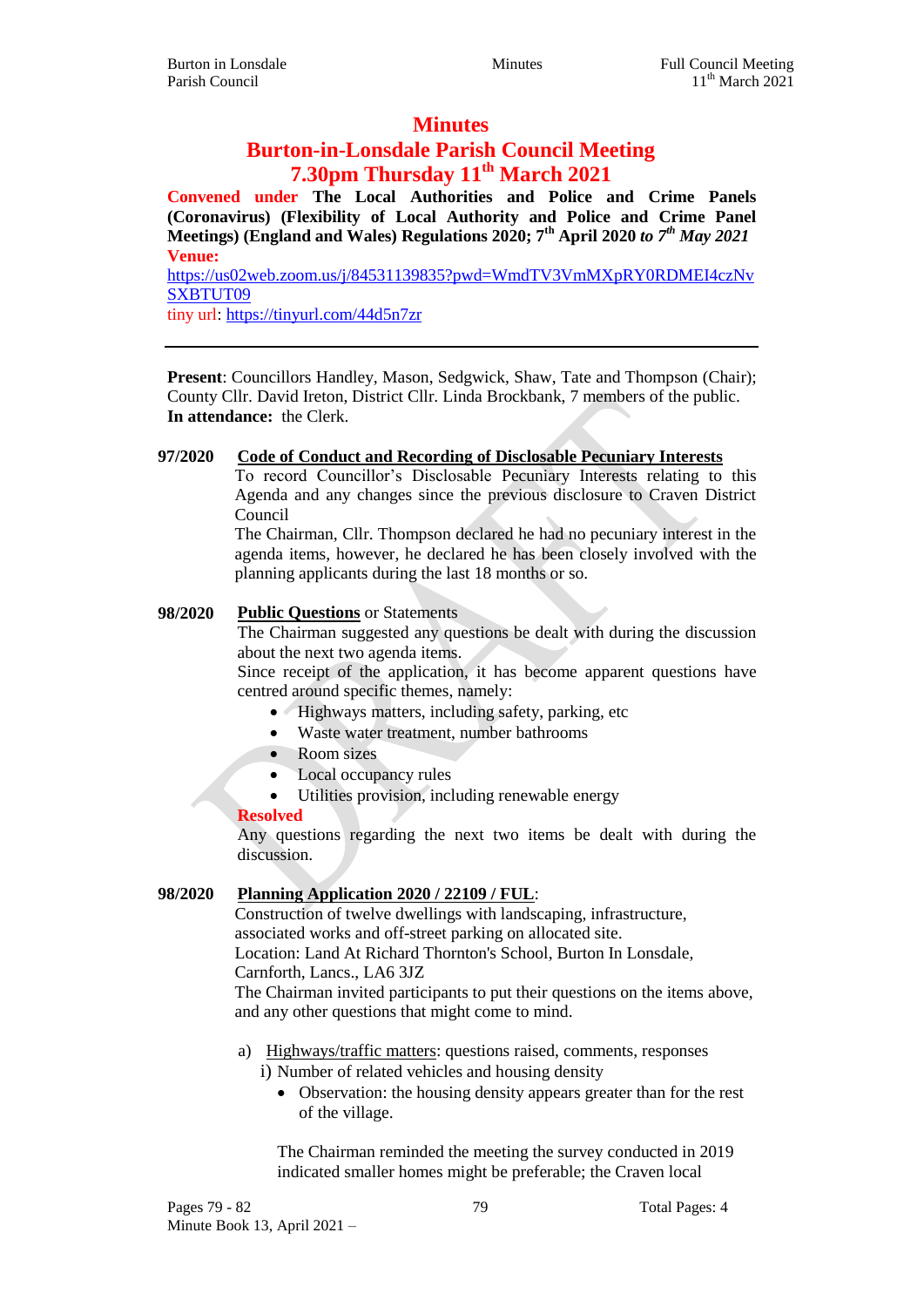development plan suggested a site density of 15 dwellings including the old building/former school house.

To be confirmed: "affordable" definition: refers to affordable to rent, rather than buy. Nine of the properties would be sold at market value, three would be sold to a regulated provider (e.g. Yorkshire Housing) at a price determined by Craven District Council, subsidised by the profit on the first nine properties. Shared ownership is a relatively new concept which might be considered.

- Confirmed by Cllr. Brockbank:
	- if fewer than 11 houses on the site, the "affordable" houses may not be allocated to Burton, as the money involved goes to Craven District Council, not Burton in Lonsdale.
	- rental properties on the site: first choice would be given to Burton residents; if not taken up, then offer made to people beyond Burton parish.
- ii) 20mph speed limit, junction with A687
	- NYCC to be requested to consider making 20mph signage larger to ensure road users more aware of the 20 mph limit/location adjacent to the access road to the site
	- To make junction access/exit safer/easier both from east and west by limiting parking on the main road near the entrance. There doesn't appear to be anything from NYCC for this provision. The footpath may have to be moved back
	- To employ the parish vehicle activated sign (VAS) on a regular basis to monitor traffic speeds
- iii) Parking spaces both next to houses and outside on main road
	- Concern expressed about parking for both residents (currently 12 homes, 10 garages, 3 spaces in front of the "affordable" houses) and visitors – any provision away from the A687 main road for visitors?

Further discussion included comments:

- If there were fewer houses, car parking might be easier, however if the houses were larger, they are less likely to be "affordable". The "affordable" housing provision is triggered by the number of other houses, in this instance 11 houses will trigger a provision of 25% ie 3 of which would be "affordable".
- The parking for the former school house appears to be closer to the road; fewer houses might mean fewer cars.
- b) Design, room sizes, occupancy
	- Comment: the design resembles that of houses recently built on A687 Ingleton, which appear to be rather small, possibly resembling holiday homes. Could there be a condition that the houses are used for permanent rather than holiday occupation, as there are enough holiday homes in Burton.
	- Information re national rules on space standards circulated to councillors prior to this meeting; the space size will be closely linked to building regulations.
	- It was confirmed houses would be 85sq metres (vs the national minimum of 70 sq metres); apology from applicant, as architect had submitted plans without scale, making it difficult to judge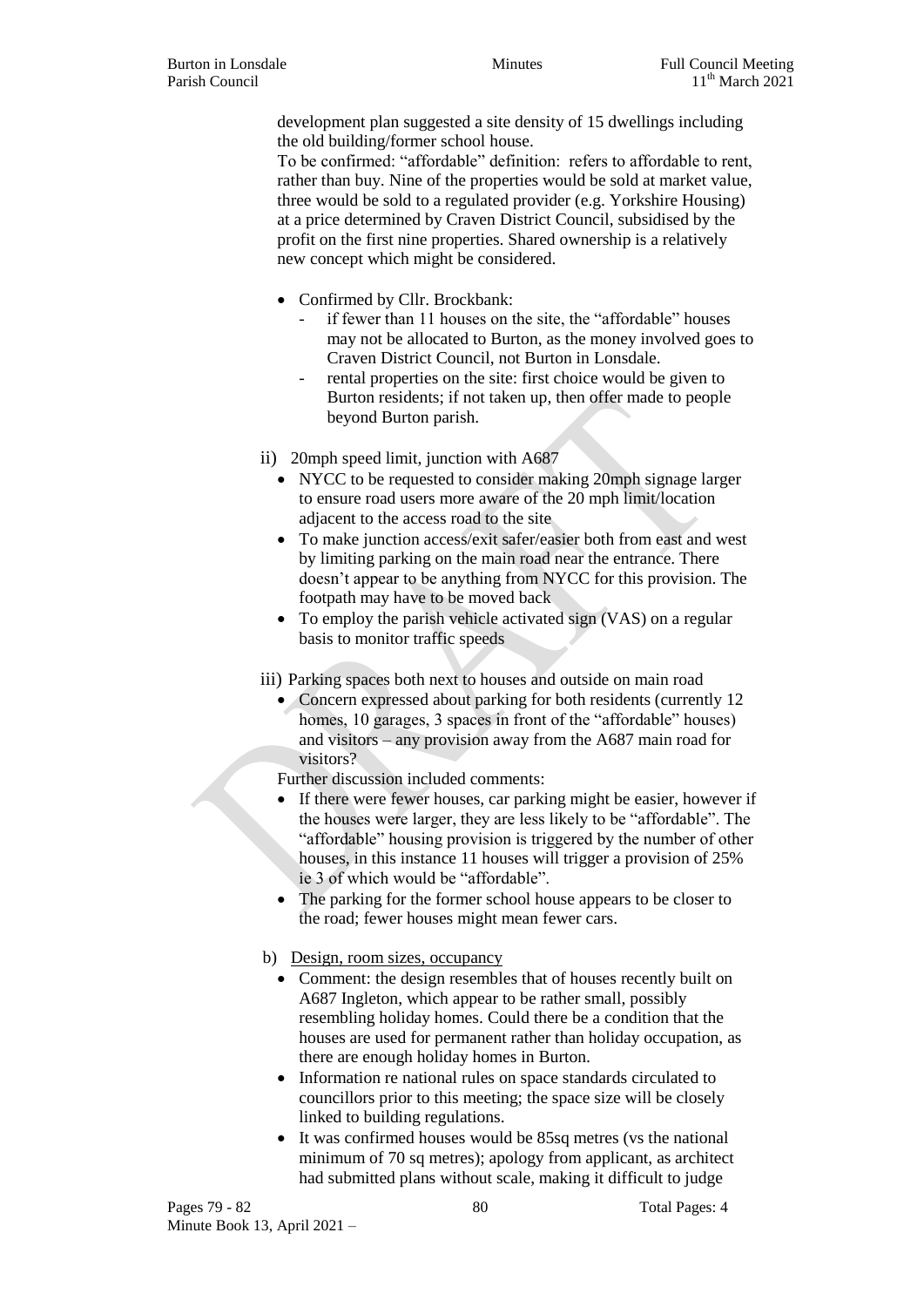sizes. (NB indicates a building approx  $10m \times 8.5m -$  to be confirmed.)

- Local occupancy conditions: this would probably be in the District Council's remit. Cllr Brockbank advised it could work against potential buyers as, in the past, mortgages have proved difficult to secure against a property with a local occupancy condition on it. If the housing is in the "affordable" or shared ownership sector, it would depend on how the finance is arranged; finance might come with limits. Enquiries could be made at CDC Planning.
- Cllr Ireton indicated the council tax policy on primary homes is unlikely to change. The Yorkshire Dales National Park Authority has considered increasing council tax by 50 % on holiday homes; it would need a change in national policy for it to be included in the Local Plan. Ideally houses should be sold to owner-occupiers, not holiday makers. It is understood CDC council tax increases by 50% on empty homes.
- c) Waste water treatment
	- The plans show both water supply and waste water system; waste water is treated on site using a package system, using air and compression techniques; the outflow will go to the water system joining the mains (not defined in this meeting). The operation is similar to that used at the Clifford Hall site. The site's outflow was changed in 2014 (but not clear where on plans)
	- Comment: the foul water appears to be going into the existing sewer system; confirmation of outflow required from CDC: that it will go into main sewer.
- d) Utilities and renewable energy provision
	- Would there be sufficient water/electricity supply for the site; would there be provision of eg solar pv for energy generation? The applicant confirmed the water supply will be checked by Building Control; previously he has been assured it will be sufficient. Solar pv panel provision is not included in current plans, as the buildings would be built to a certain cost, which does not include solar pv panel systems.

A general discussion about the entire site covered both the former school house (a separate planning permission) and the application under discussion in this meeting.

- It appears the prospective agreement to lease the school house has fallen through; what will happen next? The applicant confirmed the school house is being offered to other providers and there has been some interest; it is hoped to get an agreement in the next few months. The restoration of the building fabric is now almost complete. It is still intended to be an educational facility.
- What has happened to the Deed of Covenant relating to the site, restricting the use to educational purposes? It was confirmed the covenant ceased to have effect once the site was sold. The applicant confirmed there is no covenant.
- Could the Class D planning restriction be lifted? The Chairman said this applied to the former school house; the current application applies to the rest of the site, to which it appears there